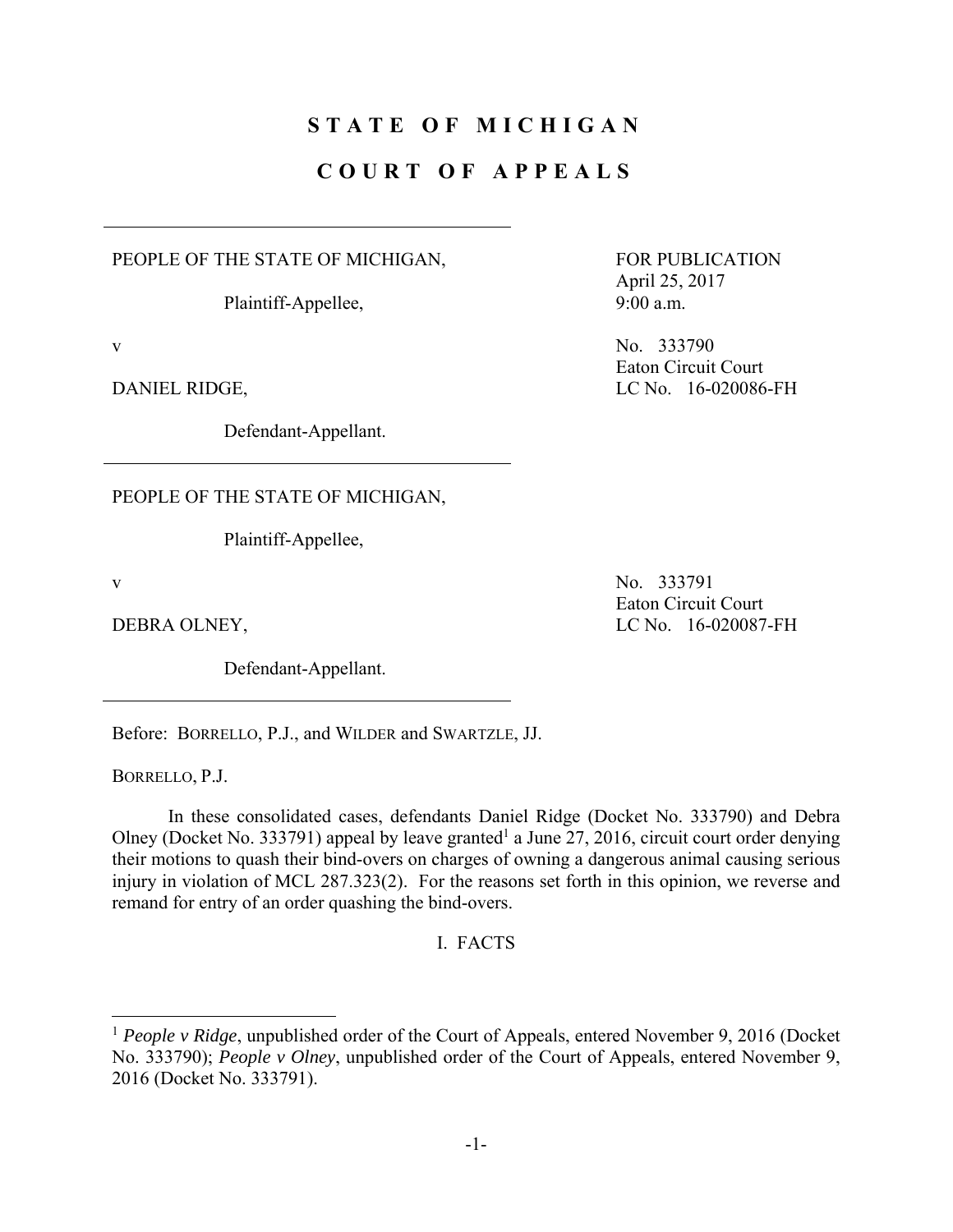Defendants Daniel Ridge and Debra Olney are married. In September 2015, the couple lived in a residential neighborhood and owned two dogs. The dog at issue in this case was a "possible pit bull, Shar-Pei mix" named Roscoe.

 Jill Flietstra, an employee of Scott's Lawn Care, testified that when she arrived at the property next door to the home of defendants on September 10, 2015, she "saw two large dogs in defendants' backyard." Flietstra testified that the property she was working on and defendants' property were separated by a chain-link fence. Flietstra testified that the dogs "seemed like normal dogs" to her and denied that their behavior caused her concern—even when they were jumping on the fence.

 Flietstra testified that she began spraying fertilizer and weed control, but took care to avoid spraying around the animals. Flietstra testified that when she was spraying near the fence line in issue, she was "approximately three feet away" from the fence. Her back was to the fence and she was "spraying forward." Janis Strang, one of defendants' next door neighbors testified that she observed Flietstra spraying the day she was injured. Janis testified that Flietstra was approximately five feet from the fence when spraying and that Flietstra was "probably" spraying about five or six feet away from her body.

 Flietstra testified that while she was spraying, Roscoe got "partially underneath the fence" and "grabbed [her] by the boot." Flietstra testified that Roscoe "pulled [her] leg partially underneath" the fence during the ensuing struggle. She said she "couldn't get away from its grasp, so [she] let it take [her] boot off." After she lost her boot, Roscoe "completely came underneath the fence, squared off with [her] and started coming after [her]." Flietstra testified that when the dog "charged," she tried to "block it" using her hands, which were gloved; Roscoe then "kept biting" and "was grabbing, clenching, and then shaking its head" while biting her hands. Flietstra testified that Roscoe also "got a hold of her pants" and was "biting everywhere it could."

 Flietstra testified that "[e]ventually, the dog kind of tired out a little bit and [she] seized that opportunity to jump on top of it." Flietstra testified that she was holding Roscoe by the collar with one hand, while the "other hand [was] in its mouth so it would stop biting [her] abdomen and [her] legs and everything" when police arrived.

 Janis Strang testified that she heard a lot of barking from defendants' yard. Janis noted that defendants' dogs "bark all the time, but they acted like something was really agitating them" that day. Janis described the dogs as "barking at something on the other side of the fence. And I mean really barking; they were hitting the fence, and—and jumping." Janis testified that she heard Flietstra scream "get off me" and then continue screaming. Janis stated that she could not see Flietstra, but saw Roscoe "shaking . . . like [he] was attacking." She called 911. Janis denied ever calling animal control or the police regarding Roscoe prior to the attack on Flietstra.

 Eaton County Sheriff's Department Deputy Joe Travis testified that he was notified by dispatch of "a [sic] animal bite in progress." Travis arrived at the home of defendants' neighbor, Janis Strang, who pointed to where a female was being attacked. Travis ran to the next yard where he saw a dog pulling Flietstra. Travis approached and yelled something and the dog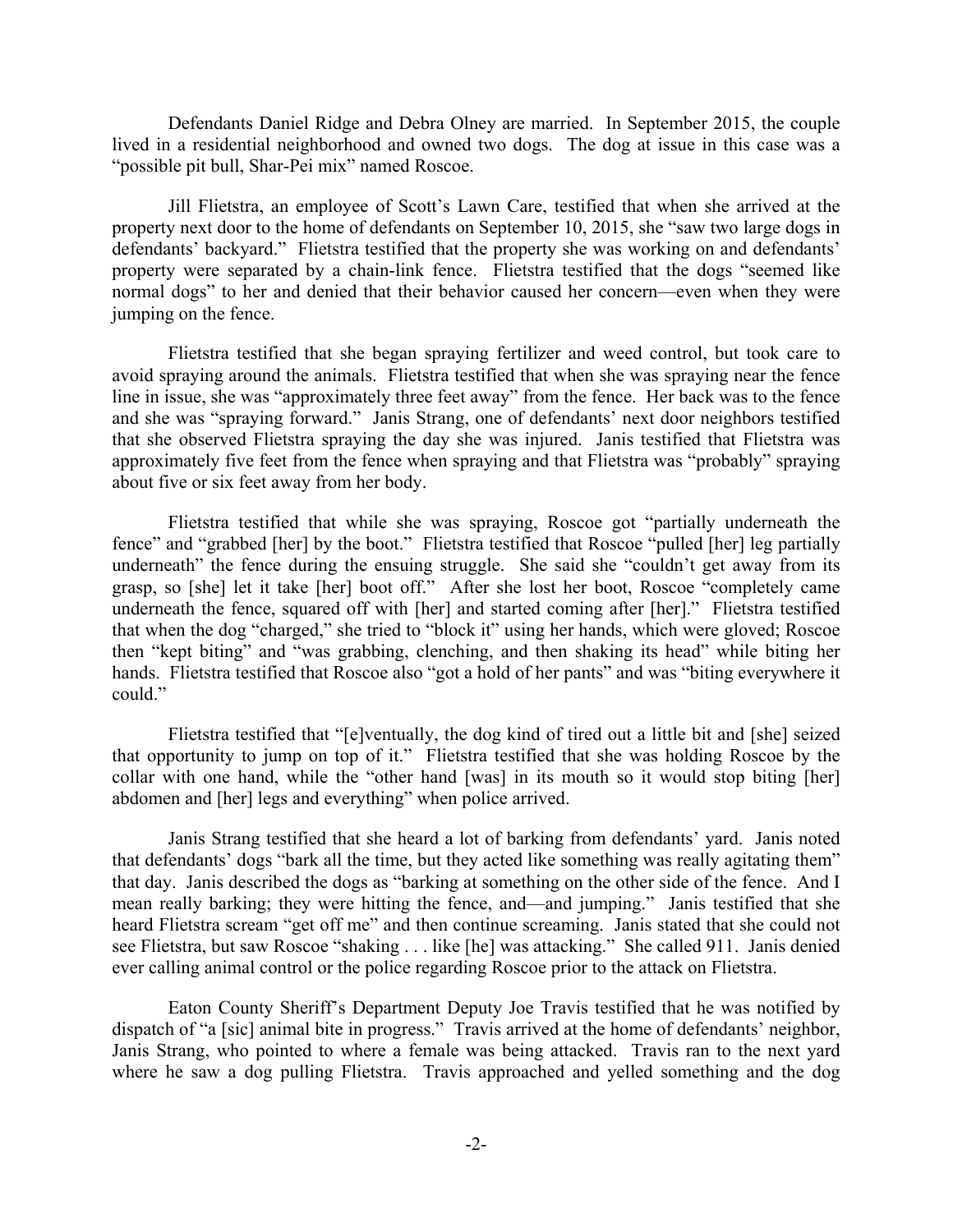released. Travis testified that he then shot and killed the dog as it appeared ready to charge at him.

 Travis testified that Flietstra "stated that she could not move her arms; that she thought she had several broken bones," and he observed "several punctures and—and bleeding." Flietstra testified that she "had bite marks just everywhere, all over my body, contusions, bruising." She explained that "the dog bit through a [bone] in my left hand. I [had] one more fracture in my left hand near my pinkie bone. I had to get six large puncture wounds stitched up with eleven stitches . . . ."

 Detective Christopher Burton investigated the attack on Flietstra. Burton testified that he spoke with defendants. Ridge described the dog as a "family dog" and had Roscoe for about "two, three years" prior to the incident. Ridge informed Burton that "the dog's never been aggressive before. Never heard him growl at anybody or bite anybody before." Burton testified that Olney echoed Ridge's statements, stating that "she was very surprised this would happen; again because [the dog] wasn't violent towards anyone in the past. And they have a lot of people that are in and out of the house. And the dogs have never shown any violence towards them in the house." However, Ridge acknowledged that Roscoe previously attacked the neighbor's lawnmower and on one occasion Roscoe punctured the tire of Dennis Strang's lawnmower.

 Dennis testified that Roscoe bit his tractor tires twice. The first time the dog bit the lawnmower tires Roscoe got his face under the fence and bit the tire, causing enough damage to necessitate repairs. According to Dennis, the other time he "pulled [Roscoe] the rest of the way through the fence" by reversing his tractor. Dennis testified that as he was taking Roscoe back to defendants' property, he "wouldn't look at the dog. Because an animal can sense fear, and [he] was afraid if [he] looked at the dog he might attack [him]." Dennis testified that he spoke with Ridge after the second incident and that Ridge told him "they were trying to find another home for the dog." Dennis denied informing Ridge that he was afraid of Roscoe.

 Dennis testified that after the second attack on the lawnmower he began carrying his handgun with him while he mowed his lawn. Dennis also testified that he observed Ridge "put[ting] some more fencing up" and testified that Dennis "cut a piece of four-by-four and put it down by the fence so the dog couldn't get though again." Burton testified that defendants "tried securing the bottom of the fence and put some meshing on the bottom of the fence along both fence lines" and "[t]hey put some slats that they got from another neighbor or from someone to try and block the view of the dog."

 Dr. Jennifer Link, an Associate Veterinarian at the Miller Animal Clinic, testified that Roscoe, was a "neutered male" dog born May 24, 2014, and was treated at the Miller clinic. Link testified that Olney requested "a letter of the temperament of the dog." That letter indicated: "[a]ccording to [the clinic's] records [the dog] never displayed any signs of aggression or required the use of a muzzle or sedation to be handled."

 Janis Strang testified that she did not have any previous "contact" with Roscoe because she did not "go in the backyard." Janis testified that she kept to her deck "cause you can get back in the house really fast because the slider's right there." "[I]f I ever went down to, like, water my plants," she continued, "he [Roscoe] was always there barking and being really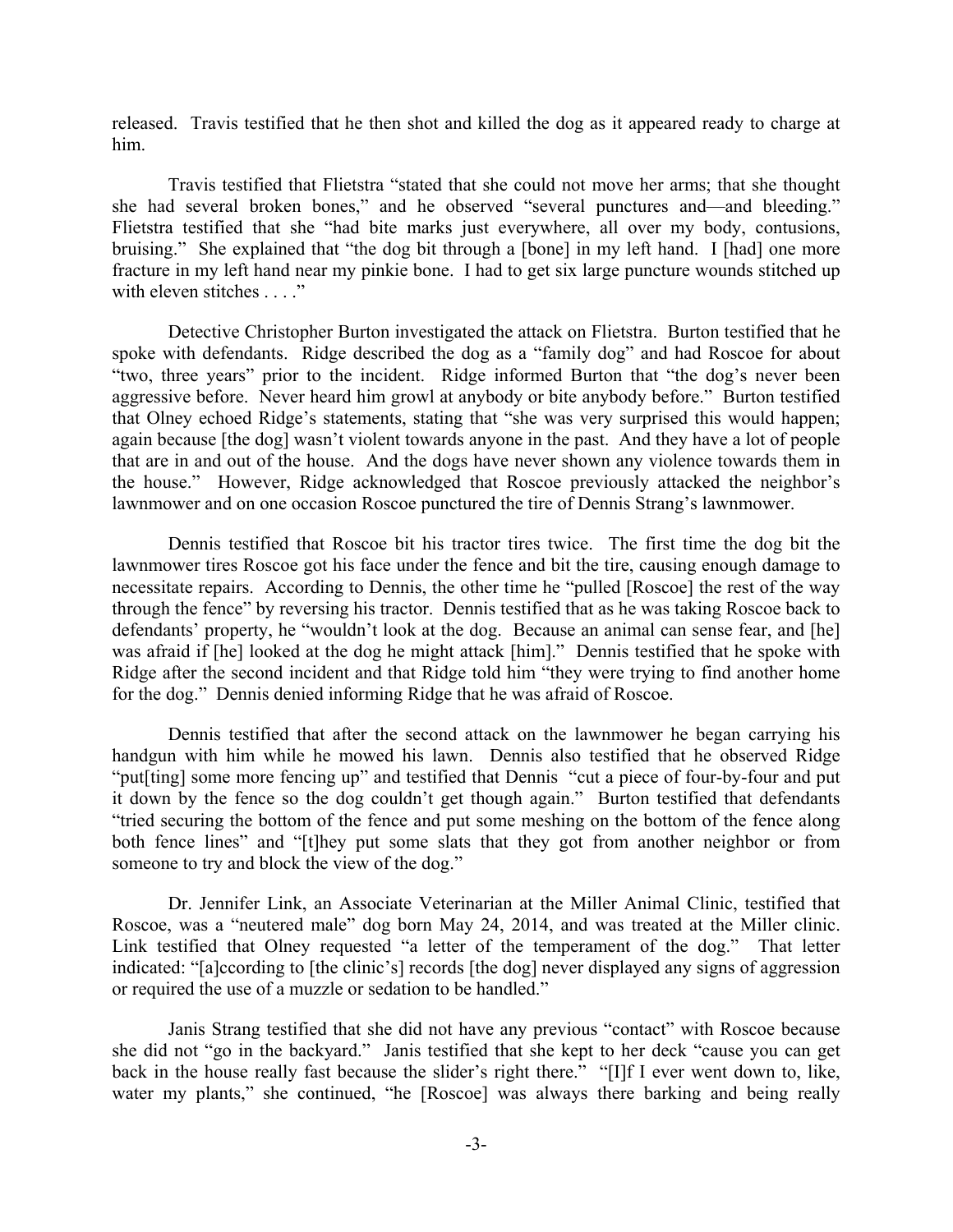aggressive." Janis also testified that "[n]one of [her] grandkids would go in the backyard," and noted that Roscoe "was scary," and would bark at "anything that moved." Dennis testified that their grandchildren "didn't play in the backyard 'cause [sic] the dogs just raised so much hell that there's no reason." Dennis also testified he saw Roscoe playing with defendants' children and had not witnessed the dog be aggressive with defendants' children. Dennis stated that defendants' dogs would run at the fence when he was in his backyard and would bark, jump and bite the fence.

 Victoria Steffy, an acquaintance of Olney, testified that Olney described Roscoe as a pit bull and said "they were having some issues with his behavior and with their neighbors." Steffy testified that Olney told her she was having a problem with Roscoe "biting tires of lawn mowers" and with "her neighbors being afraid of him." Steffy told Olney that biting tires is "unacceptable behavior for any dog."

Following the conclusion of the police investigation into the dog attack, plaintiff charged defendants under MCL 287.323(2), which provides as follows:

 If an animal that meets the definition of a dangerous animal in [MCL 287.321(a)] attacks a person and causes serious injury other than death, the owner of the animal is guilty of a felony, punishable by imprisonment for not more than 4 years, a fine of not less than \$2,000.00, or community service work for not less than 500 hours, or any combination of these penalties.

MCL 287.321(a) defines "dangerous animal" in relevant part as follows:

 $\overline{a}$ 

a dog or other animal that bites or attacks a person, or a dog that bites or attacks and causes serious injury or death to another dog while the other dog is on the property or under the control of its owner.

After the preliminary examination,<sup>2</sup> defense counsel moved to dismiss the complaint. The district court denied the motion, explaining: "It comes down to what was in the mind of Ms. Olney and—and Mr. Ridge. So the question is did they genuinely and reasonably believe that the animal was safe around other people and animals. I think that's the ultimate issue in the case." The district court went on to conclude that "there's some evidence here that they knew that there was a problem," and determined that plaintiff "has met [its] burden of some credible evidence, though I think [it] would have a hard time at trial." The district court went on to find:

 $2$  The district court held a preliminary examination hearing on February 9, 2016. At the close of proofs, the district court found probable cause to bind defendants over for trial. Thereafter, defense counsel filed a memorandum of law arguing that the prosecution failed to establish its burden of proof. The district court then granted the prosecution's motion to re-open proofs and heard additional testimony on March 11, 2016. At the close of that hearing, defense counsel moved to dismiss the complaint and the district court denied the motion and bound defendants over for trial.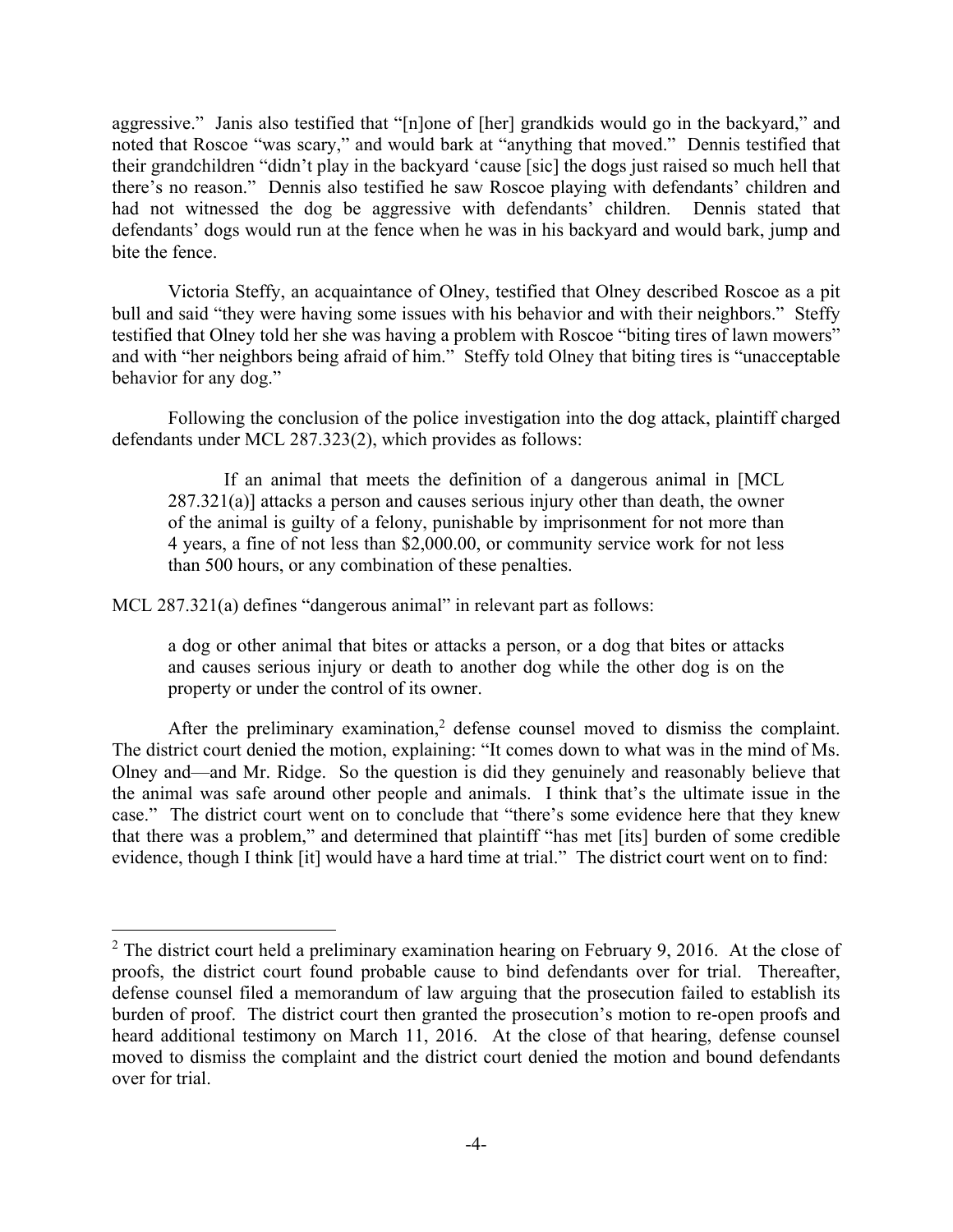I mean, . . . the dog had not bitten anybody. But . . . certainly they had shown enough dangerous proclivity that . . . Mr. Ridge and Ms. Olney were . . . considering making a change. . . .

 The burden in a preliminary examination is quite low. It's just is there some evidence to support each element. I'm not at all convinced that a jury would look at this as being something that these people should be socked with a felony. . . .

 But there's some evidence here that they knew that there was a problem because this is a dog that they probably loved and they were willing to take steps to get rid of the dog, to send it to a shelter. So they had to have some kind of knowledge that there was some dangerous element.

 Based on these findings, the district court bound the case over for trial. Defendants then moved to quash the bind over in the circuit court. The circuit court denied defendants' motion, reasoning:

 I believe here the evidence supports the justification for [the district court's] ruling, that the defendants should be bound over. Based on a review of the record, the defendants were aware that the dog scared people and had an aggressive disposition. The dog had exhibited aggressive behavior, such as barking, running up and down the fence, making noise, biting . . . lawnmowers, tires and damaging the tire prior to the incident in question.

 The circuit court entered a written order on June 27, 2016. Defendant filed applications with this Court for leave to appeal. This Court granted defendants' applications for leave to appeal and consolidated the appeals.

## II. STANDARD OF REVIEW

We commence our analysis of this matter by observing that preliminary examinations are a creation of our Legislature, and therefore a statutory right. *People v Yost*, 468 Mich 122, 125; 659 NW2d 604 (2003). "[T]he preliminary examination has a dual function, i.e., to determine whether a felony was committed and whether there is probable cause to believe the defendant committed it." *Id*. at 124-125; see also MCR 6.110(E). Probable cause requires enough evidence to make a person of ordinary caution and prudence conscientiously entertain a reasonable belief of the defendant's guilt. *Id*. at 126. If it appears to the district court that there is probable cause to believe that a felony was committed and that the defendant committed it, the court must bind the defendant over for trial. MCL 766.13; MCR 6.110(E). "A circuit court's ruling regarding a motion to quash an information and the district court's decision to bind over a defendant are reviewed to determine whether the district court abused its discretion in making its decision." *People v Waltonen*, 272 Mich App 678, 683; 728 NW2d 881 (2006). Significant to this case, we have previously stated that if the bind over decision entails a question of statutory interpretation, such as whether the alleged conduct falls within the scope of a penal statute, the issue of statutory interpretation is a question of law that we review de novo. *Id*. at 683-684. See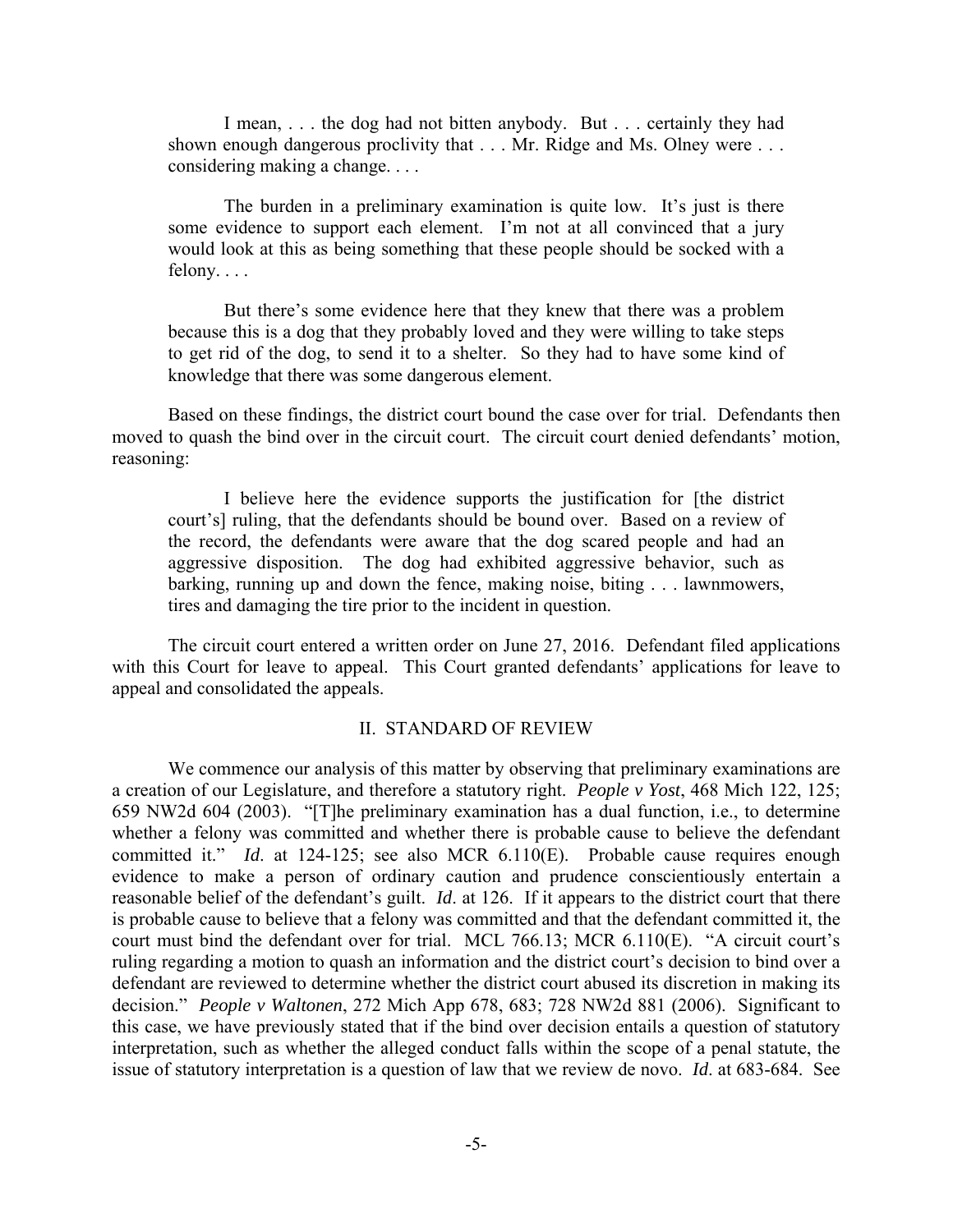also, *People v Stone*, 463 Mich 558, 561; 621 NW2d 702 (2001); *People v Hotrum*, 244 Mich App 189, 191; 624 NW2d 469 (2000).

## III. ANALYSIS

In their appeals, defendants make two arguments.<sup>3</sup> First defendants argue that plaintiff failed to introduce evidence at the preliminary examination sufficient to support a finding that defendants maintained a dangerous animal under MCL 287.323. Next, defendants argue that there was no evidence that they were aware that Roscoe was "a dangerous animal" as those terms are defined in MCL 287.321(a).

Defendants were charged under MCL 287.323(2), which provides as follows:

 If an animal that meets the definition of a dangerous animal in [MCL 287.321(a)] attacks a person and causes serious injury other than death, the owner of the animal is guilty of a felony, punishable by imprisonment for not more than 4 years, a fine of not less than \$2,000.00, or community service work for not less than 500 hours, or any combination of these penalties.

 In relevant part, MCL 287.321(a) defines "dangerous animal" as "a dog or other animal *that bites or attacks a person*, or a dog that bites or attacks and causes serious injury or death to another dog while the other dog is on the property or under the control of its owner." (Emphasis added).

 In *People v Janes*, 302 Mich App 34; 836 NW2d 883 (2013), Judge MJ KELLY wrote: "[T]he statute requires proof that the owner knew that his or her animal was a dangerous animal within the meaning of the dangerous animal statute before the incident at issue." *Id*. at 38. Judge MJ KELLY went on to state: "[W]e find it unthinkable that the Legislature intended to subject law-abiding, well-intentioned citizens to a possible four-year prison term if, despite genuinely and reasonably believing their animal to be safe around other people and animals, the animal nevertheless harms someone." *Id*. at 49. Accordingly, "the Legislature's decision to limit an owner's liability to situations in which an animal 'that meets' the definition of a dangerous animal 'attacks' a person means that the prosecution must prove, in relevant part, that the animal has previously bitten or attacked a person." *Janes*, 302 Mich App at 50.

 $\overline{a}$ 

<sup>&</sup>lt;sup>3</sup> Conversely, plaintiff's central argument rests on its belief that the question of whether the dog was a "dangerous animal" under the statute was for the jury and not this Court to decide. However, this Court has made clear that "where the decision entails a question of statutory interpretation, i.e., whether the alleged conduct falls within the scope of a penal statute, the issue is a question of law . . . ." See *Waltonen*, 272 Mich App at 683-684; quoting *Stone*, 463 Mich at 561; and *Hotrum*, 244 Mich App at 191.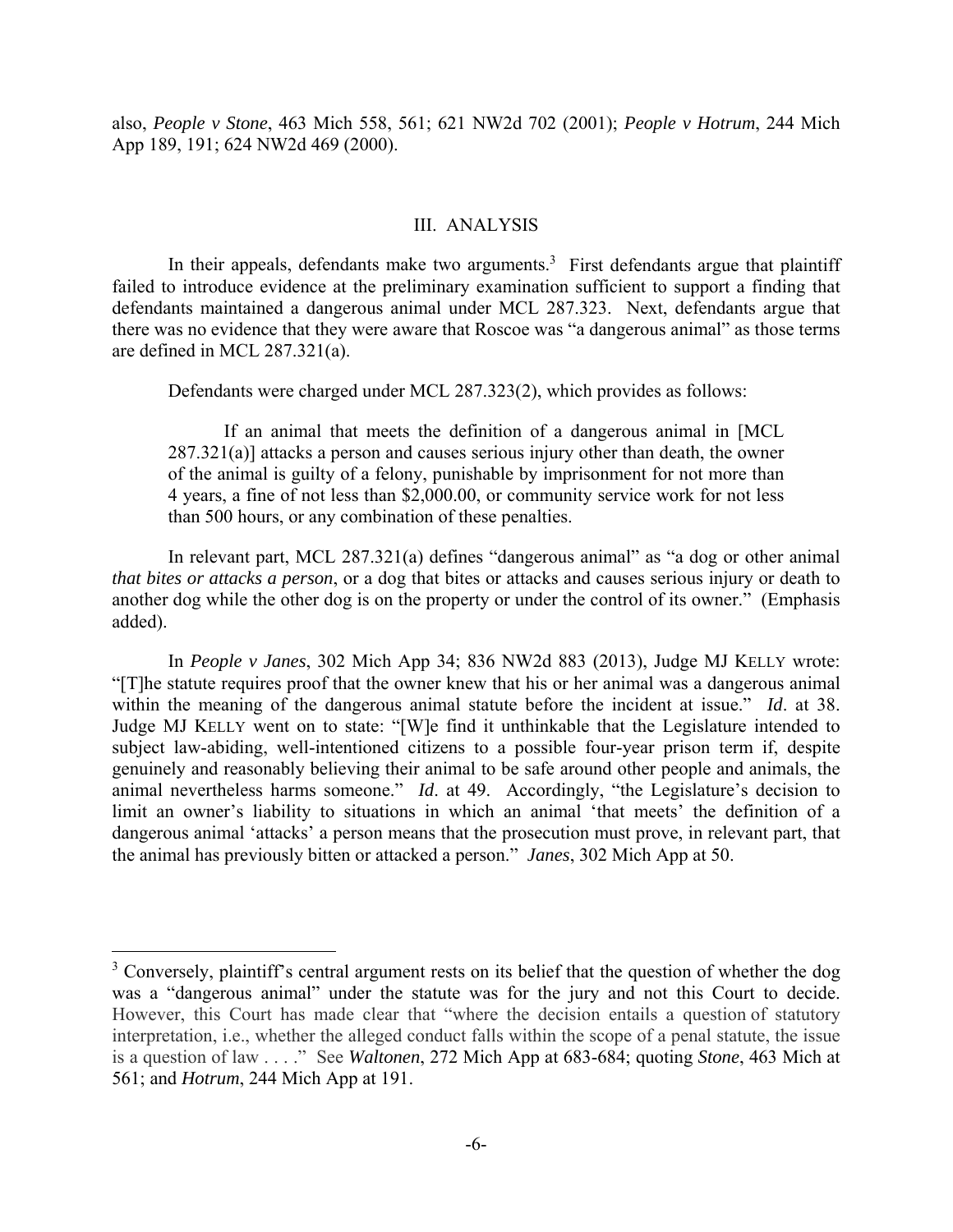Judge MJ KELLY articulated that, to sustain a conviction under MCL 287.323(2), the prosecution must prove the following elements:

(1) that [the defendant(s)] owned or harbored a dog or other animal, (2) that the dog or other animal met the definition of a dangerous animal provided under MCL 287.321(a) before and throughout the incident at issue, (3) that [the defendant(s)] knew that the dog or other animal met the definition of a dangerous animal within the meaning of MCL 287.321(a) before the incident at issue, and (4) that the animal attacked a person and caused serious injury other than death. [*Janes*, 302 Mich App at 54.]

 As agreed by the parties, the central issue in this case is whether plaintiff introduced evidence to support elements (2) and (3). To resolve that issue, we must determine whether there was evidence that, prior to the attack on Flietstra, defendants' dog Roscoe met the statutory definition of "dangerous animal," as defined in MCL 287.321(a). *Janes*, 302 Mich App at 50. As noted above, MCL 287.321(a) defines "dangerous animal" to mean:

a dog or other animal *that bites or attacks a person*, or a dog that bites or attacks and causes serious injury or death to another dog while the other dog is on the property or under the control of its owner. However, a dangerous animal does not include any of the following:

 (*i*) An animal that bites or attacks a person who is knowingly trespassing on the property of the animal's owner.

 (*ii*) An animal that bites or attacks a person who provokes or torments the animal.

 (*iii*) An animal that is responding in a manner that an ordinary and reasonable person would conclude was designed to protect a person if that person is engaged in a lawful activity or is the subject of an assault.

(*iv*) Livestock. (Emphasis added).

 "Our purpose when interpreting a statute is to determine and give effect to the Legislature's intent. If the plain and ordinary meaning of a statute's language is clear, we enforce it as written. This Court will not interpret statutes in a way that renders any part of the statute surplusage. *People v Armstrong*, 305 Mich App 230, 243; 851 NW2d 856 (2014). (Internal citations omitted). In interpreting and applying a statutory definition, our purpose is to "determine and give effect to the Legislature's intent." *Id.* "We begin by examining the plain language of the statute; where that language is unambiguous, we presume that the Legislature intended the meaning clearly expressed—no further judicial construction is required or permitted, and the statute must be enforced as written." *People v Barrera*, 278 Mich App 730, 736; 752 NW2d 485 (2008).

 Review of the plain language of MCL 287.321(a) inexorably leads to the conclusion that an animal is a "dangerous animal" if it: (1) bites *or* attacks a person or (2) bites or attacks another dog while the other dog is on the property of or under the control of its owner and causes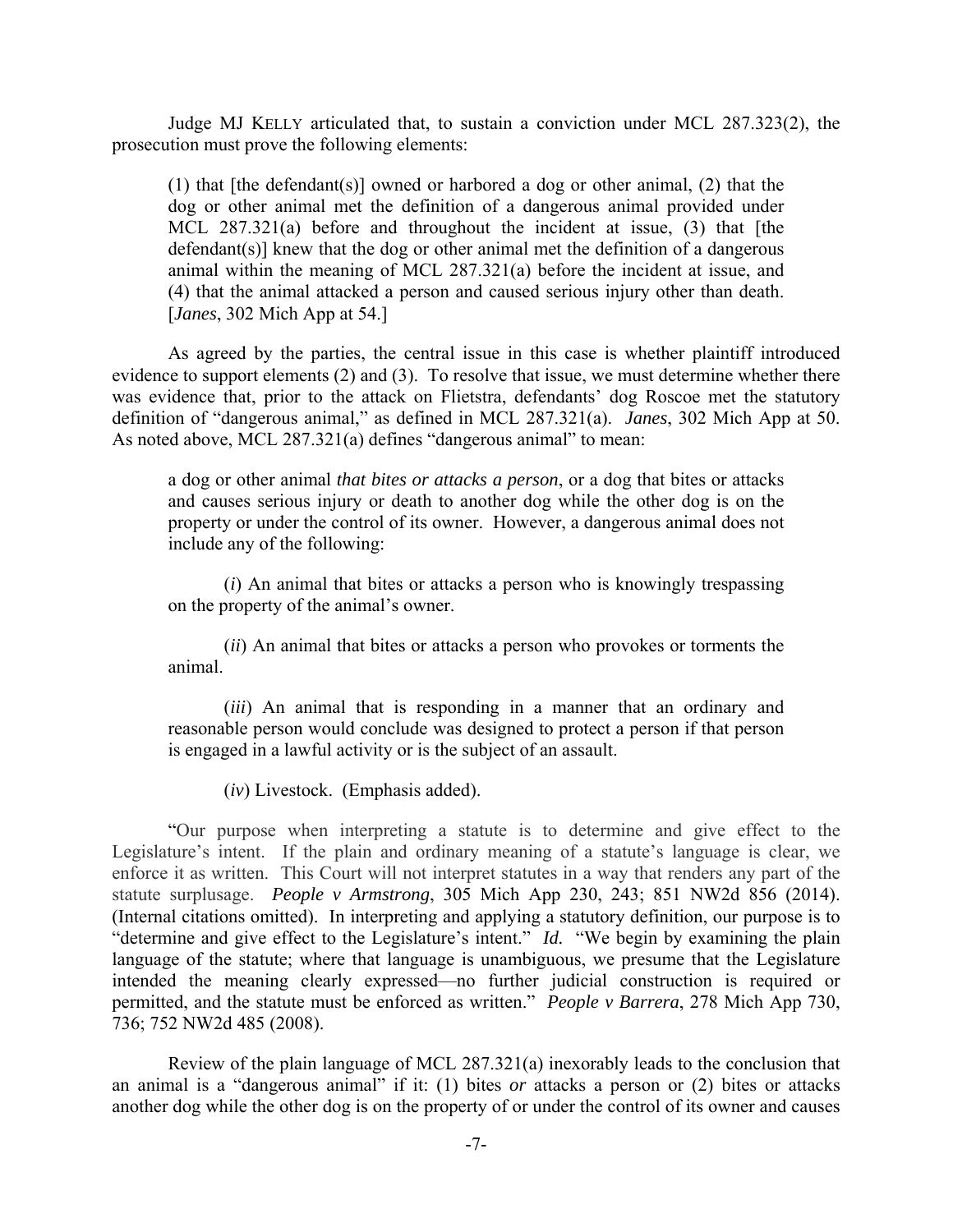serious injury or death to the other dog. The statute also provides that a dangerous animal "does not include" the following:

 (*i*) An animal that bites or attacks a person who is knowingly trespassing on the property of the animal's owner.

 (*ii*) An animal that bites or attacks a person who provokes or torments the animal.

 (*iii*) An animal that is responding in a manner that an ordinary and reasonable person would conclude was designed to protect a person if that person is engaged in a lawful activity or is the subject of an assault.

(*iv*) Livestock.

 In this case, it is undisputed that the victim was not a trespasser onto defendants' property, or that the victim provoked or tormented Roscoe. Similarly it is undisputed that Roscoe was not protecting another person and the case did not involve livestock. Also, there was no evidence that Roscoe previously bit or attacked another dog. Accordingly, the last remaining inquiry set forth in the statute is for the Court to determine whether there was evidence presented that, before the attack, Roscoe previously bit *or* attacked *a person*.

 The Legislature's use of the coordinating conjunction "or" between the verbs "bites" and "attacks" indicates that an animal can be a dangerous animal under either alternative. See *Auto-Owners Ins Co v Stenberg Bros, Inc*, 227 Mich App 45, 50; 575 NW2d 79 (1997) (explaining that "[t]he word 'or' generally refers to a choice or alternative between two or more things."). The words "and" and "or" "are not interchangeable and their strict meaning should be followed when their accurate reading does not render the sense dubious and there is no clear legislative intent to have the words or clauses read in the conjunctive." *Id.* (quotation omitted). In this case, reading the term "or" does not render the statute dubious or ambiguous. Rather, in using the conjunction "or" the Legislature clearly indicated that an animal is considered dangerous where (1) the animal bit a person without any further aggressive behavior or (2) the animal attacked a person, which may not necessarily have included biting during the attack.

 The prosecution does not dispute that no evidence exists that Roscoe previously bit a person; therefore, resolution of the case turns on whether there was evidence to show Roscoe previously attacked *a person* and that defendants knew of the attack.

 The statutory scheme does not define the word "attack(s)." "Where, as here, the Legislature has not expressly defined terms used within a statute, we may turn to dictionary definitions to aid our goal of construing those terms in accordance with their ordinary and generally accepted meanings." *People v Morey*, 461 Mich 325, 330; 603 NW2d 250 (1999). *Merriam-Webster's Collegiate Dictionary* (11th ed) defines the verb "attack" to mean "to set upon or work against forcefully" and "to begin to affect or to act on injuriously." *The American Heritage Dictionary of the English Language* (1996) defines the verb to mean "[t]o set upon with violent force" and "[t]o begin to affect harmfully."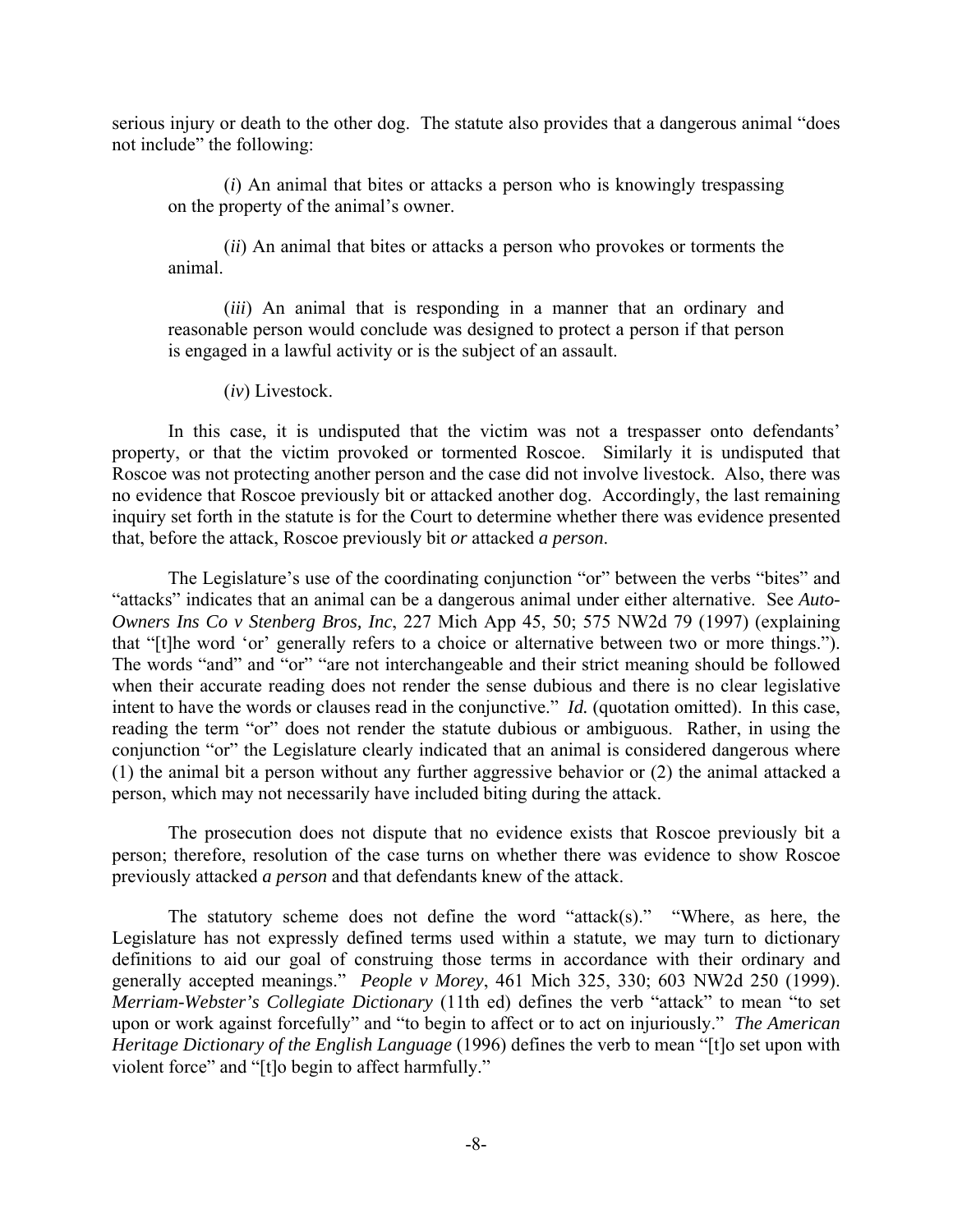Applying this definition to the evidence in the record exposes an absence of proof from which a trier of fact could conclude that Roscoe previously attacked a person. There exists no evidence that Roscoe set upon or worked against a person with violent force, or that the dog began to affect or act upon a person injuriously or harmfully. While the prosecution argues that Roscoe "attacked" other persons when he attacked the fence and lawnmower tires, this evidence only demonstrated that Roscoe attacked other *objects*, not that he attacked other *people*. To be considered a dangerous animal, the statutory text requires a showing that the animal previously attacked a person, not that the animal threatened a person or attacked an object. Thus, Roscoe's actions against the fence and the lawnmower were not synonymous to an attack against a person sufficient to render him a "dangerous animal" for purposes of MCL 287.321(a). Therefore, the district court erred when it bound defendants over for trial. Similarly, the circuit court erred in affirming the district court when it held that there was evidence to support the bind over because defendants were aware that Roscoe "scared people and had an aggressive disposition."<sup>4</sup> Under MCL 287.321(a), an animal is not deemed to be a "dangerous animal" if it has previously frightened people or exhibited an "aggressive disposition." Rather, as discussed above, in this case the statute requires proof that the animal previously acted in a certain manner—i.e. that it bit or attacked a person.<sup>5</sup> MCL 287.321(a). To incorporate other forms of aggressive behavior into the statute would be to improperly expand the statute beyond the scope of its plain language. See *Bay Co Prosecutor v Nugent*, 276 Mich App 183, 189; 740 NW2d 678 (2007) (noting that "[w]e may read nothing into an unambiguous statute that is not within the manifest intent of the Legislature as derived from the words of the statute itself" (quotation marks and citation omitted)).

 In sum, because plaintiff did not introduce any evidence to prove that Roscoe was a "dangerous animal," as that term is defined under MCL 287.321(a), plaintiff failed to introduce sufficient evidence to support the second and third elements necessary for a showing of probable cause that defendants violated MCL 287.323(2)—i.e. that defendants owned a dangerous animal at the time of the attack in this case, and that defendants knew that the animal was dangerous within the meaning of MCL 287.321(a). *Janes*, 302 Mich App at 54. The district court therefore abused its discretion in binding defendants over for trial in that it erred as a matter of law in applying MCL 287.321(a). See *People v Bynum*, 496 Mich 610, 623; 852 NW2d 570 (2014) (noting that a trial court abuses its discretion when it errs as a matter of law.)

 $\overline{a}$ 

<sup>&</sup>lt;sup>4</sup> The circuit court correctly set forth the standard of review when acting as an appellate court but did not articulate the standard of review when considering a question of statutory interpretation. See, *Waltonen*, 272 Mich App at 683-684.

<sup>&</sup>lt;sup>5</sup> We acknowledge, though not at issue in this case, that a dog may meet the statutory definition or a dangerous animal by other means specifically set forth in MCL 278.321(a).